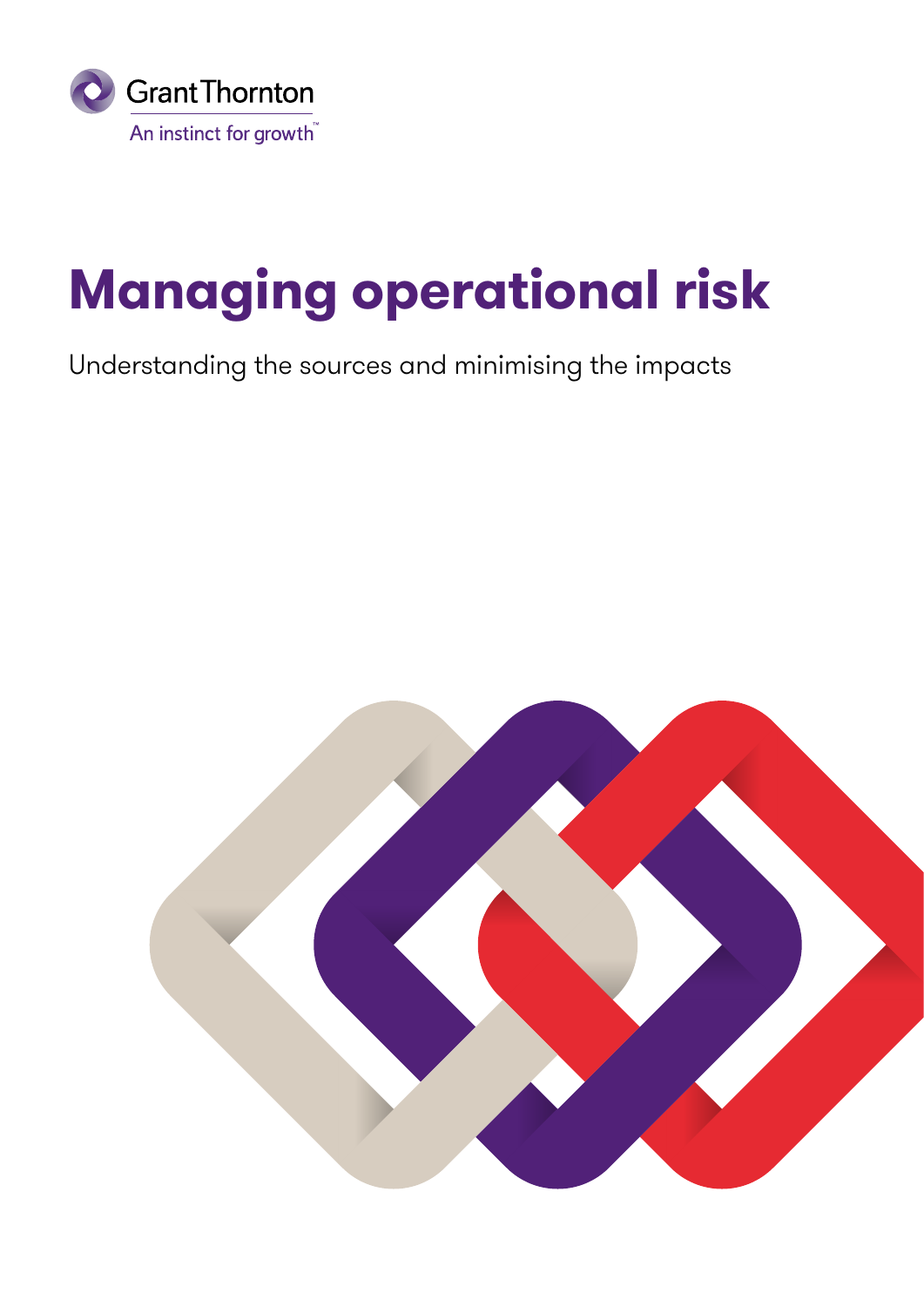# **Operational risk**

### Operational risk impacts all of your organisation all of the time and is unavoidable.

It does not depend on the size or nature of the business, but it can bring even the biggest organisations to their knees. Understanding the causes of operational risk is a real challenge since these causes can be complex and subtle – or blunt and brutal. There are internal sources of operational risk and these can be understood in detail and managed. But there are external sources of risks too – as we have seen many times in the headlines. These external risks are uncontrollable and often unpredictable.

History has shown us that the impacts arising when operational risks materialise will always exceed the bare cost of the operational loss event itself – often very substantially.

If you can't avoid the risks, you can limit their impact on your business. To do that requires the classic elements of risk measurement and management. But it needs more. You must have the right tools and talent to fully understand the risks, to allocate your control resources, and to prepare for the worst.

And that's where we can help…

### Operational risk everywhere, always

We have the tools and the talent to help you manage and mitigate operational risks and avoid the losses they lead to. We have a market-leading breadth of experience in all aspects of operational risk management that allows us to provide our clients with true insight and innovation.

Our ability to deliver the current best in risk management advice and support, together with a far-reaching view of the road ahead has proven itself invaluable to all corners of the financial services industry.

### Operational losses cause reputational losses.



**2** Managing operational risk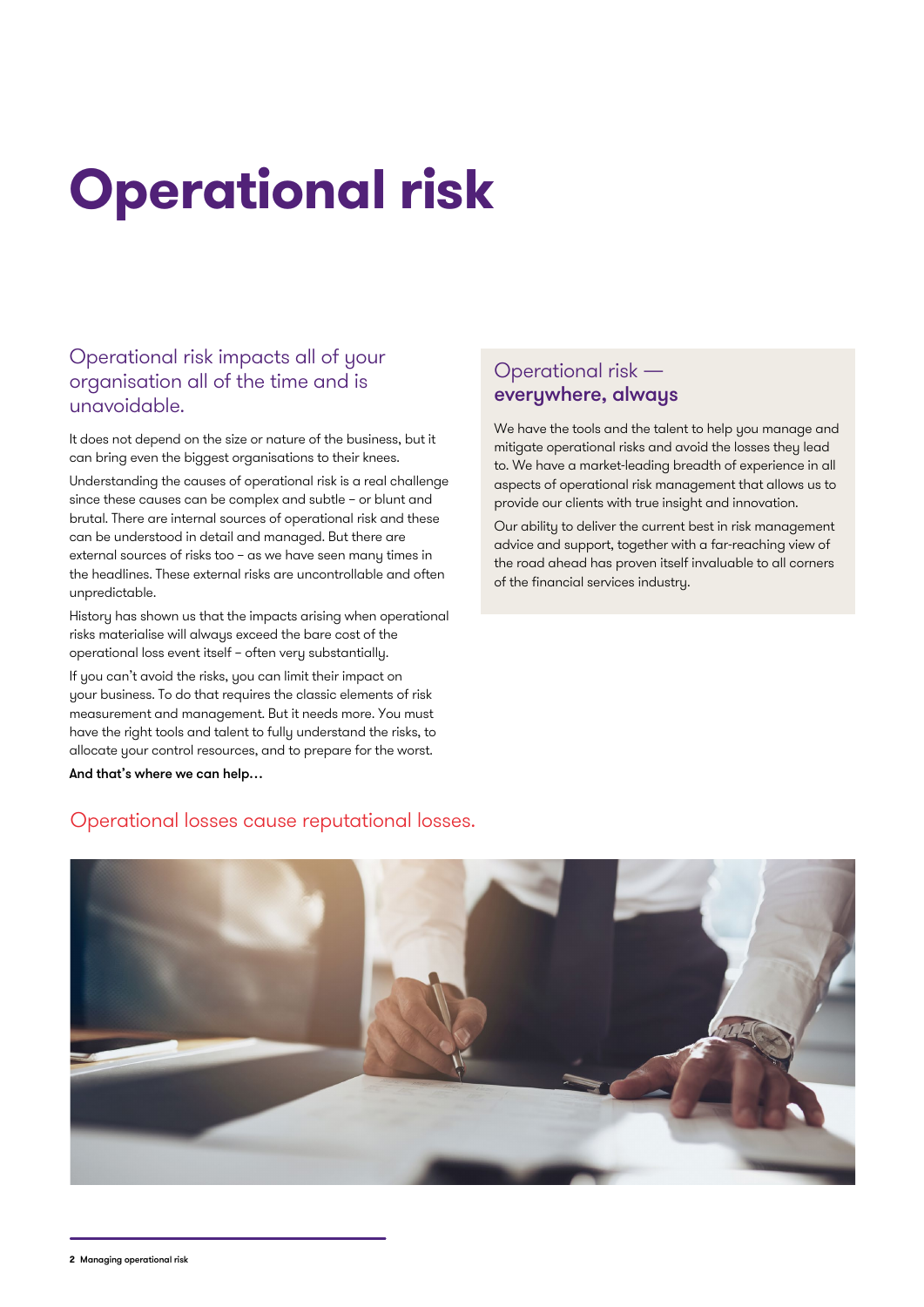# **Avoiding losses**

Organisations underestimate the importance of operational risk management, and poor operational risk management can lead to three types of damage to a business:

- 1. Outright loss the complete direct cost of a loss event, such as from loss of assets or processing errors
- 2. Regulatory overhead operational losses are a critical consideration when regulators and external assessors take a view of an organisation. Operational risk events may lead to greater scrutiny and expensive mandated investigations (such as Section 166 reviews)
- 3. Reputational damage this is a risk of a risk. It arises from operational risks and its impact can be unquantifiable making it potentially fatal for your organisation

Such losses are a result of a failure to embed an effective operational risk management framework in the business. For operational risk management to be effective there must be focus from all levels of management. But operational risk management – and accountability – can often be

compartmentalised and assessed differently across business functions, which in turn leads to critical inconsistencies of treatment.

To combat this, an organisation must have a risk framework that translates the organisation's strategy into tactical and operational objectives, assigning responsibility throughout the organisation with each manager and employee fully accountable for the identification and control of risk as part of their job description.

It is essential for such a framework to fully reflect the organisation's risk culture – the tone from the top – and to be comprehensive enough to ensure consistency in measurement and management. So, as operational risks arise from such a wide variety of sources, risk management must be aligned and fully embedded within all parts of the business in order to be effective, including:

- business strategy
- business plan
- risk appetite
- procedures and policies
- organisational culture.

### Check your account

#### **Operational events that make the headlines are hard to miss. But the breadth of causes and consequences is telling.**

A major UK retail banking organisation suffered a major computer meltdown that led to a failure in its network of cash machines, online and phone services. A string of operational risks had crystallised and interacted and ended up locking millions of their customers out of their bank accounts. On its own this was unacceptable, but it was the second major outage in 12 months, making it catastrophic.

Following the crashes in its systems, the bank's management were obliged to make an apology to their customers – and settle £70 million of compensation claims, followed by a £56 million fine levied by the Bank of England.

Software upgrades were cited as a cause – which is true – but the failures led from a combination of operational risks including a lack of alignment between operational risk management and the group's change, information technology and customer conduct strategies. The risk functions had not gauged the risk and impact of the network failures and no-one joined the dots to be able to anticipate the outcome.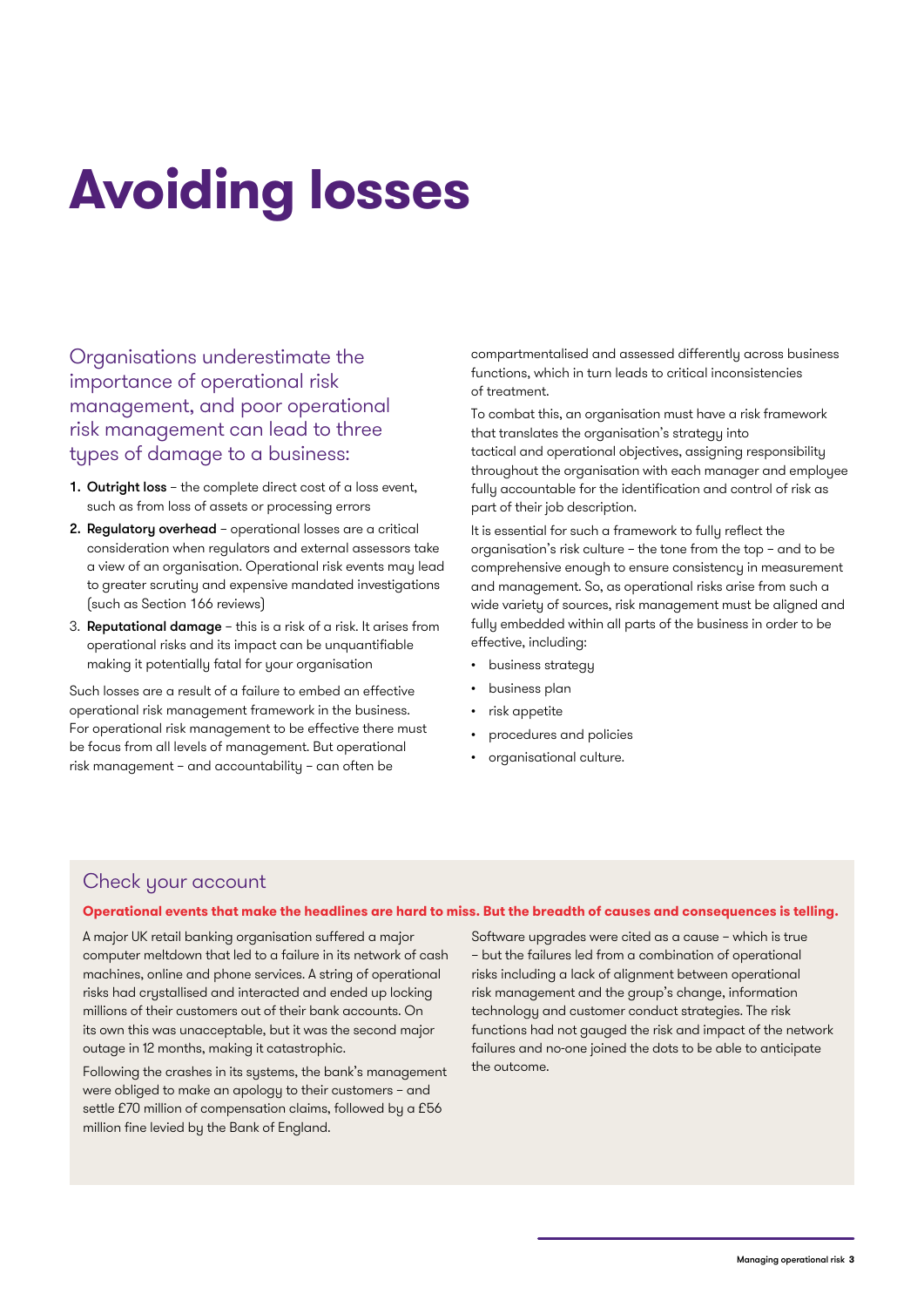### **Why do we need operational risk management?**

- Credit ratings are built on a keen analysis of an organisation's risk management capabilities and demonstrating high quality operational risk governance provides for often substantially more favourable credit ratings and corresponding reductions in overall financing costs
- Operating costs can be significantly reduced by systematically identifying and mitigating potential risks before they can lead to a loss
- Operational risk management is necessary to prevent large and unexpected spikes in costs and profits and is essential for avoiding major hurdles to meeting revenue targets
- Sophistication in measuring operational risk is vital to ensure accurate and optimum capital is held
- Good operational risk management supports the overall risk culture which is a critical feature of modern and efficient organisations. Furthermore, a strong sense of ownership of risk management fostered throughout your staff has been shown to promote staff engagement and retention. The benefits extend further to the customer base who prefer safely controlled businesses
- Certain operational risks can be insured and a careful identification and quantification of these risks can help to provide additional guards against the cost of operational events, as well as generating savings in insurance premiums
- The extent and pace of regulatory change is itself presenting risks, not least from overloading all staff with changing processes and control objectives. A sound risk framework is critical to absorbing the impacts of major regulatory and other change projects throughout the organisation.

### "When it comes to operational risk, many firms only see the tip of the iceberg."



**4** Managing operational risk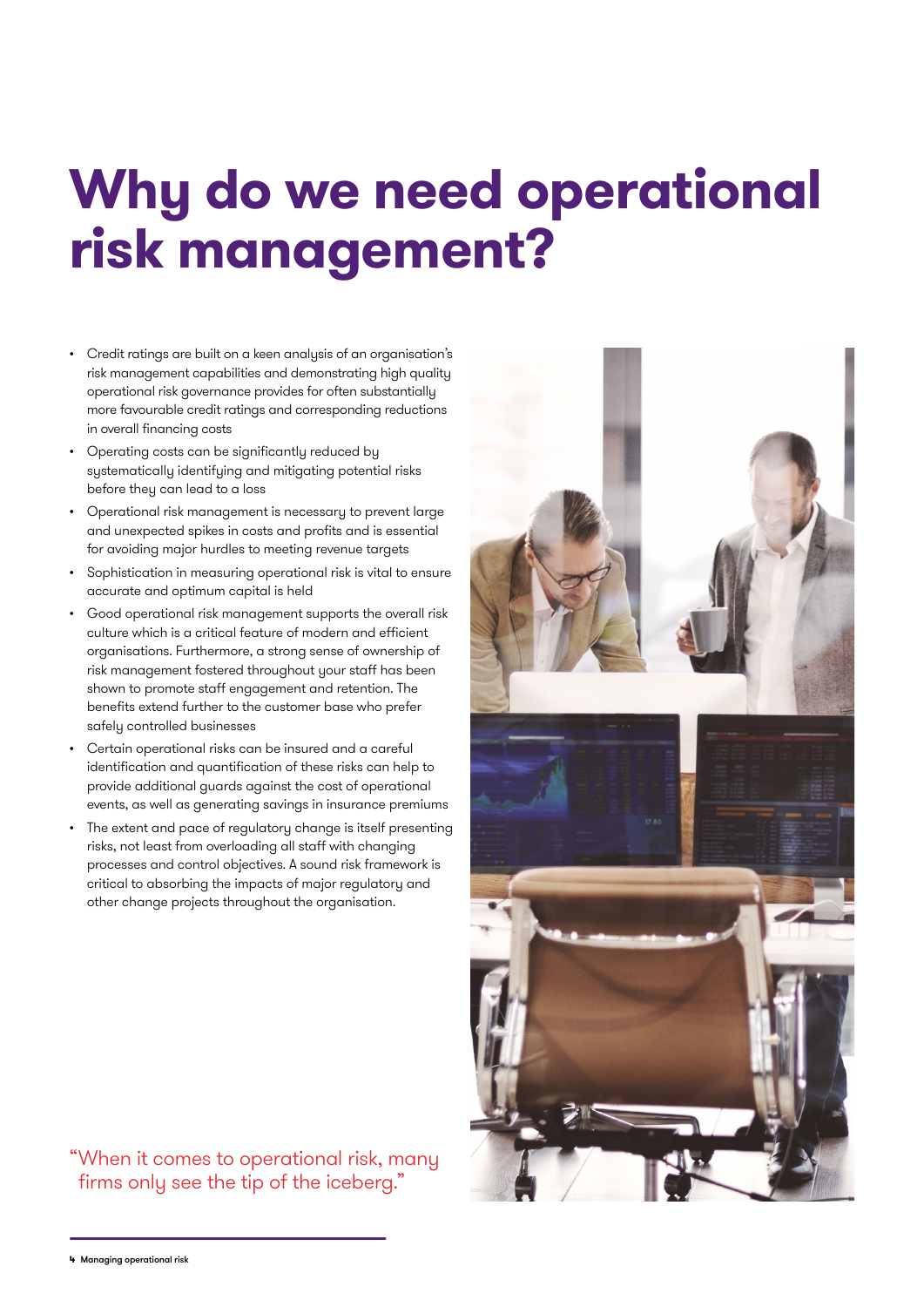# **Building the framework**

### Enabling better decisions comes from having a two-way view.

### **Forward**

To the type of control framework that properly fits an organisation's risk appetite and risk culture, and to the types of scenarios that the organisation may face tomorrow.

#### **Backward**

To ensure the lessons from the organisation's past have been digested and controlled for. To fail once is perhaps unfortunate and your shareholders might have some tolerance; to fail twice is unforgiveable. Similarly, risk managers should look not only to the loss event history from their own organisation, but must consider the events that have affected their peers both near and far. To fail to learn from the mistakes of others might also be considered unforgiveable when it comes to operational losses.

One of the functions of a well-embedded risk management framework is to ensure the right information is delivered to the right people at the right time so managers are in a better position to make educated decisions.

To support this, the risk manager must have a range of tools and data sources at their disposal, including:

### **A comprehensive risk register**

The foundation of the risk control environment is the risk register. Here we can build a picture of the challenges facing the organisation and ensure that the right managers are accountable for the controls set against them. It also forms the basis for the self-assessment of the effectiveness of the operational control structures.

#### **Loss data**

• To build a true cost of operational losses and to anticipate the likely impact of current risks to the organisation requires a well-structured and complete record of the organisation's loss events. But beyond internal losses, the organisation must cast a wide net across the sector it operates in to collect and digest loss data from other organisations. Only with a view of internal and external event data can we begin to build meaningful risk assessment models and tailor a control framework around them.

### **Management information**

The management information (MI) must work for the organisation. It must have sufficient breadth to capture all the risks of interest and this requires sophisticated analysis of correlations and dependencies to describe emergent risks arising from staff behaviours. A well-planned data analytics approach is critical to ensure the subtleties of complex operational risks are not overlooked. For instance, a fraud may be detected only by linking hordes of correlated data points. And for a data-analytics approach to surveillance to work, there must be a full consideration of the pros and cons of delegated and retained authority models. Do we opt for centralised support teams to collate data, operate controls, and pass exceptions to accountable supervisors, or is a distributed model more appropriate where control and monitoring functions are performed by supervisors themselves?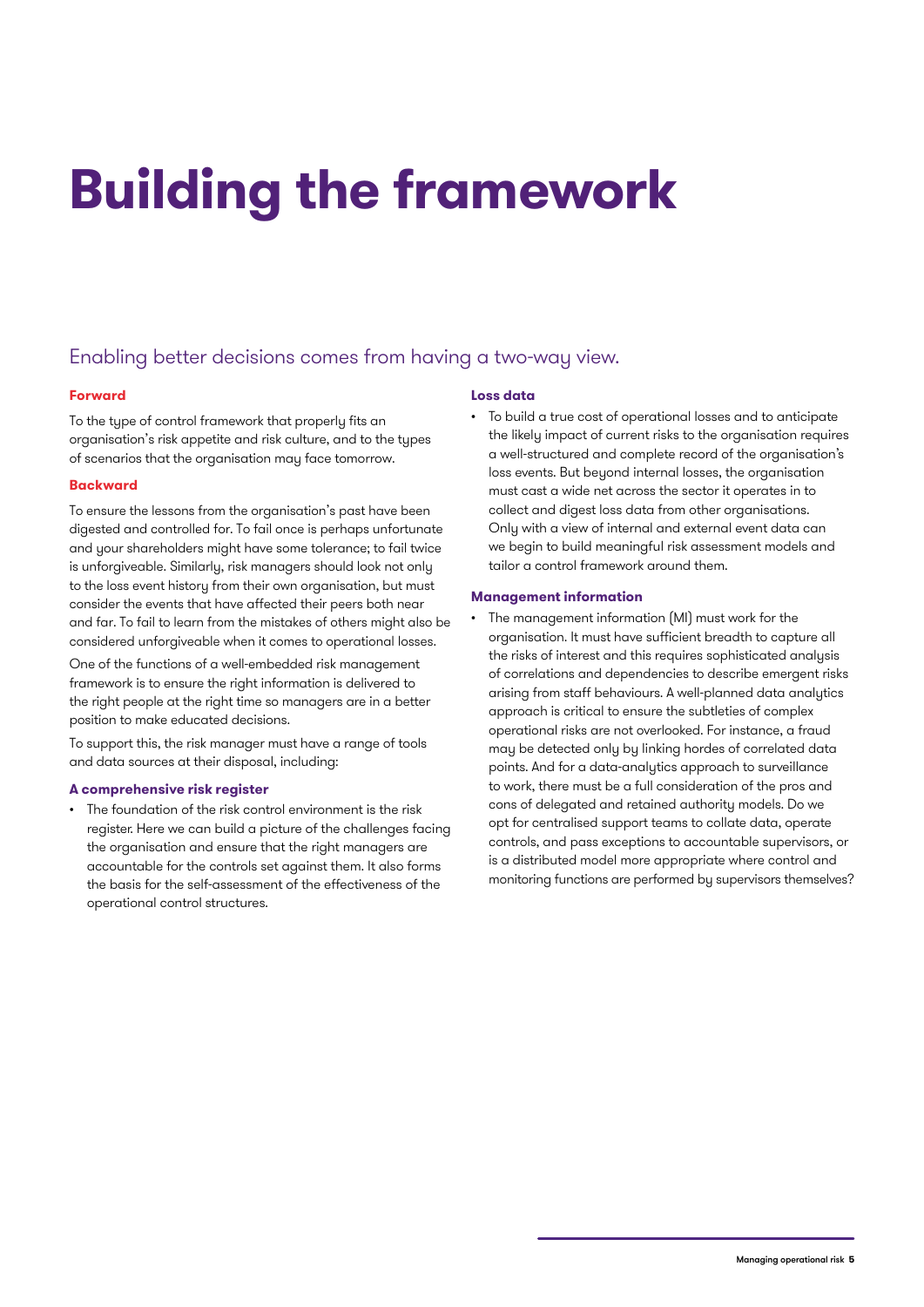### **Building the framework**  continued

Finally, all of the organisation's risk management functions must have an eye to the future. What is the next challenge facing a function or process, the organisation as a whole, the sector it operates in, or beyond?



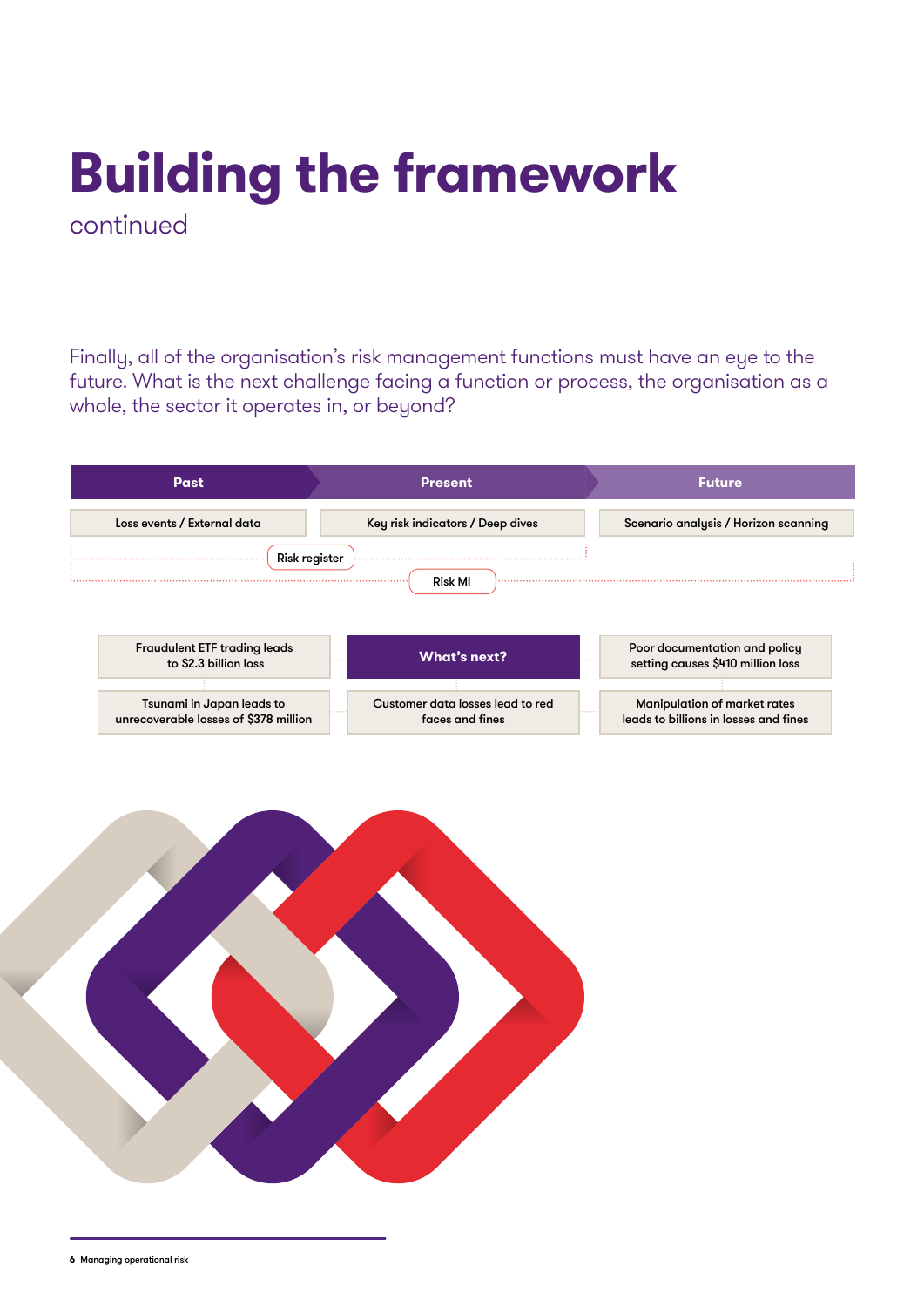# **How do you grasp a cloud?**

The scope of operational risk is enormous and as the risk management framework evolves, the volume of information that the organisation can provide becomes ever more immense.

There is a real danger that those tasked with identifuing and preventing the next risk event are swamped and begin to lose sight of real risk events. The board will always want to know what is important, what is next, and what are we doing about it. So one of the priorities for risk management framework is to have a careful definition of what operational risk is for the organisation and how to filter all of the data it can collect that describes those risks and the controls against them.

There are many ways to classify operational risks and this might be the first step in understanding the sources for your organisation. One of the most straightforward and hence consistently used classifications of operational risk has been provided by the Basel Committee on Banking Supervision (BCBS). The committee defines operational risk as 'resulting from inadequate or failed internal processes, people and systems, or from external events.' This includes legal risks, which greatly expand the scope of an operational risk management framework, but importantly they exclude reputational and franchise risks, which has led to gaps in quantifying operational risk impacts.

BCBS goes on to present seven categories of operational risks and for each one there are a number of contributory factors. This approach leads to a common pitfall encountered by operational risk managers across the financial services sector which is the tendency to 'box up' operational risk and ignore the individual risk components. This can leave an organisation exposed to unforeseen risks and furthermore can introduce a sense of blinkered complacency throughout the organisation: 'all the KPIs are green – we're doing fine!'

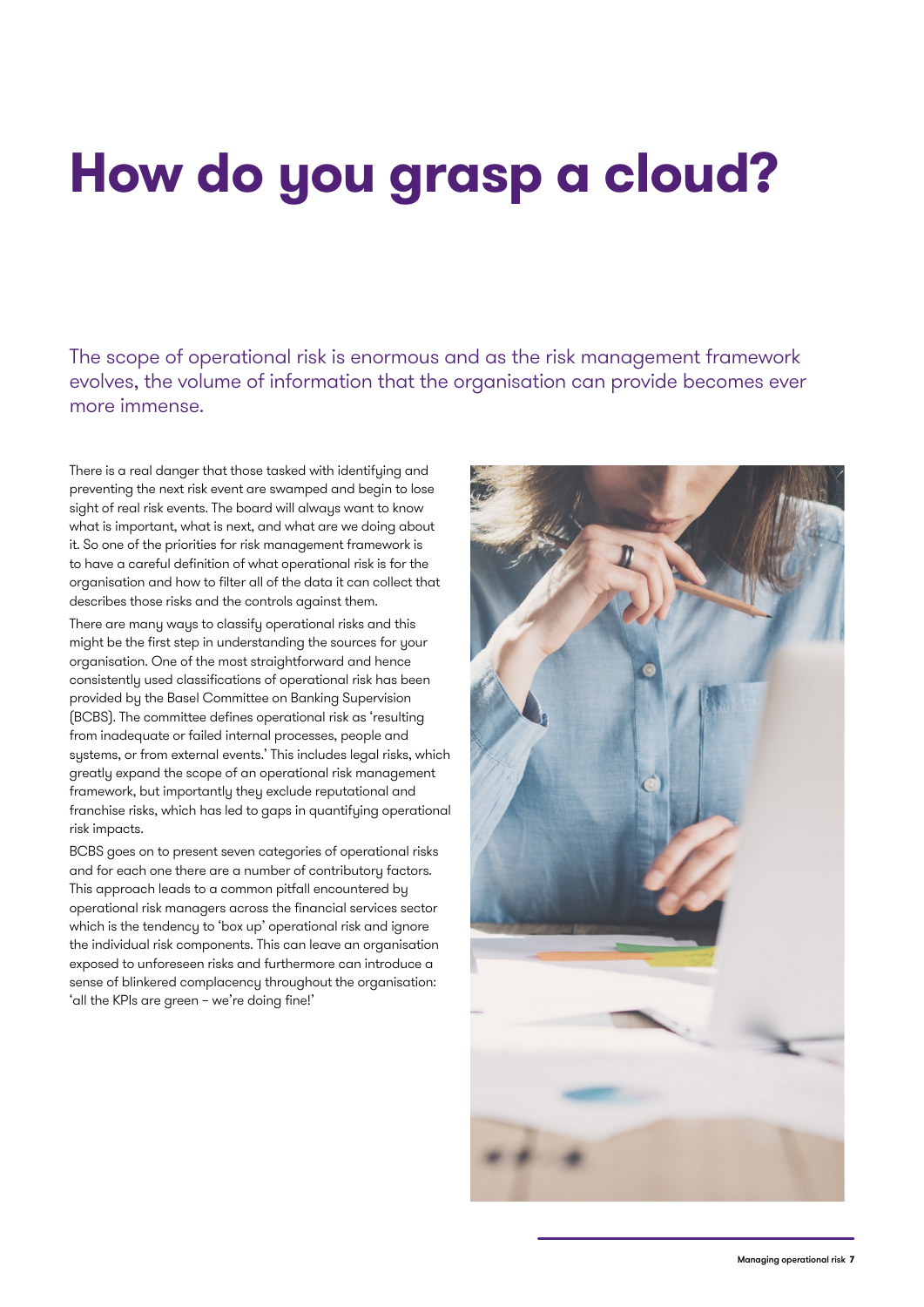# **Risk types**

### **Internal fraud**

Events intended to defraud, misappropriate property, or circumvent regulations or company policy, involving at least one internal party, categorised into unauthorized activity and internal theft and fraud.

### **Clients, products, and business practices**

Events due to failures to comply with a professional obligation to clients, or arising from the nature or design of a product, which include disclosure and fiduciary rules, improper business and market practices, product laws, and advisory activities.

### **External fraud**

Events intended to defraud, misappropriate property, or circumvent the law, by a third party, categorised into theft, fraud, and breach of system security.

#### **Execution, delivery, and process management**

Events due to failed transaction processing or process management that occur from relations with trade counterparties and vendors, classified into categories such as transaction execution and maintenance, customer intake and documentation and account management.

#### **Employment practices and workplace safety**

Acts inconsistent with employment, health and safety laws or agreements, categorised into employee relations, safety of the environment, and diversity and discrimination.

### **Damage to physical assets**

Events leading to loss or damage to physical assets from natural disasters or other events such as terrorism.

### **Business disruption and system failures**

Events causing disruption of business or system failures.

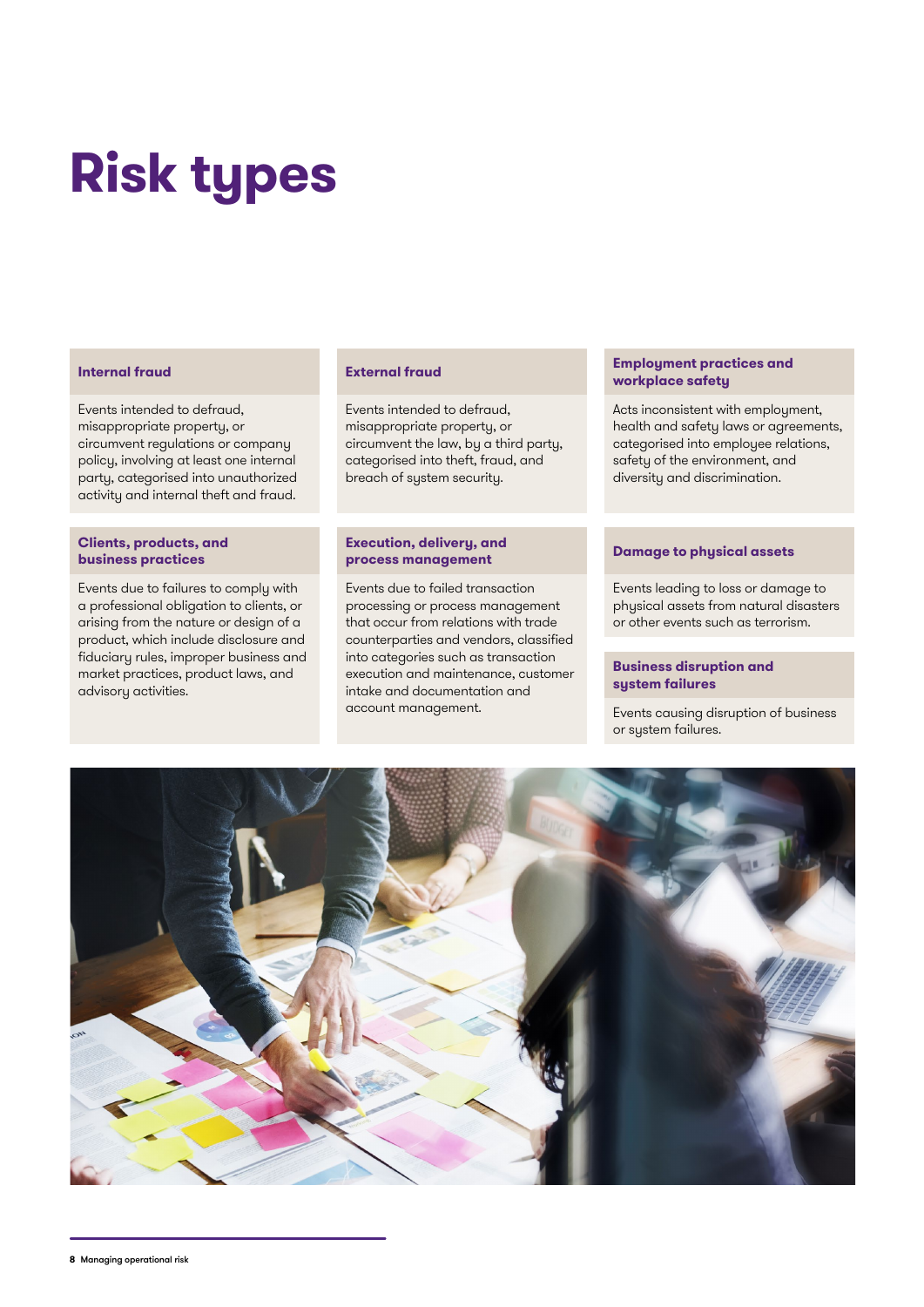## **Sources and causes**

| Internal fraud       |                                                      |                                                                                 |  |
|----------------------|------------------------------------------------------|---------------------------------------------------------------------------------|--|
| စိ<br>$\bullet$<br>ဖ | Credit fraud                                         | Insider trading                                                                 |  |
|                      | Theft, embezzlement, robbery                         | Misappropriation of assets                                                      |  |
|                      | Unauthorised transactions                            | Intentional mismarking of position                                              |  |
|                      | Bribery and corruption                               |                                                                                 |  |
| uses<br>ပ္ပိ         | Lack of control                                      | Omissions (eg failure to supervise employees, inadequate due diligence efforts) |  |
|                      | Employee action/inaction                             | Organisational structure - excessive concentration of power                     |  |
|                      | Management action/inaction                           | Changes in market conditions                                                    |  |
|                      | Poor corporate governance, flawed corporate strategy |                                                                                 |  |

| <b>External fraud</b> |                             |                                           |  |
|-----------------------|-----------------------------|-------------------------------------------|--|
|                       | Theft, forgery, and robbery | Cyber crime - system security and hacking |  |
| စိ<br>Π               | Lax security                | Employee inaction/inaction                |  |
|                       | Lack of internal control    | Changes in market conditions              |  |
|                       | Management action/inaction  |                                           |  |

| <b>Employment practices and workplace safety</b> |                                                                                      |                                  |  |
|--------------------------------------------------|--------------------------------------------------------------------------------------|----------------------------------|--|
| ლ<br>დ<br>n                                      | Employment discrimination                                                            | Safety of environment            |  |
|                                                  | Compensation, benefit, termination issues                                            | Organised labor activity         |  |
| uses<br>ō<br>ပ                                   | Management action/inaction                                                           | Staff selection and compensation |  |
|                                                  | Lack of control, insufficient policy and guidance,<br>weak compliance oversight, etc | Corporate governance             |  |
|                                                  | Employee action/inaction                                                             | Other or unspecified             |  |

| <b>Clients, products and business practices</b> |                                                                                                                        |                                                                                                                                      |  |  |
|-------------------------------------------------|------------------------------------------------------------------------------------------------------------------------|--------------------------------------------------------------------------------------------------------------------------------------|--|--|
| Ō                                               | Suitability, disclosure, and fiduciary<br>(eg disclosure issues, lender liability, fiduciary breaches)                 | Improper business and market practices (eg unlicensed activity,<br>money laundering, market manipulation, improper trade, antitrust) |  |  |
|                                                 | Other (eg misuse of confidential information, advisory activities)                                                     |                                                                                                                                      |  |  |
| es<br>aus<br>$\mathbf o$                        | Omissions (eg lack of proper training procedures, inadequate due<br>diligence efforts, failure to supervise employees) | Changes in market conditions                                                                                                         |  |  |
|                                                 | Management (or employee) action/inaction                                                                               | Employee action/inaction                                                                                                             |  |  |
|                                                 | Organisation structure, excessive concentration of power                                                               | Failure to correctly respond to new technology                                                                                       |  |  |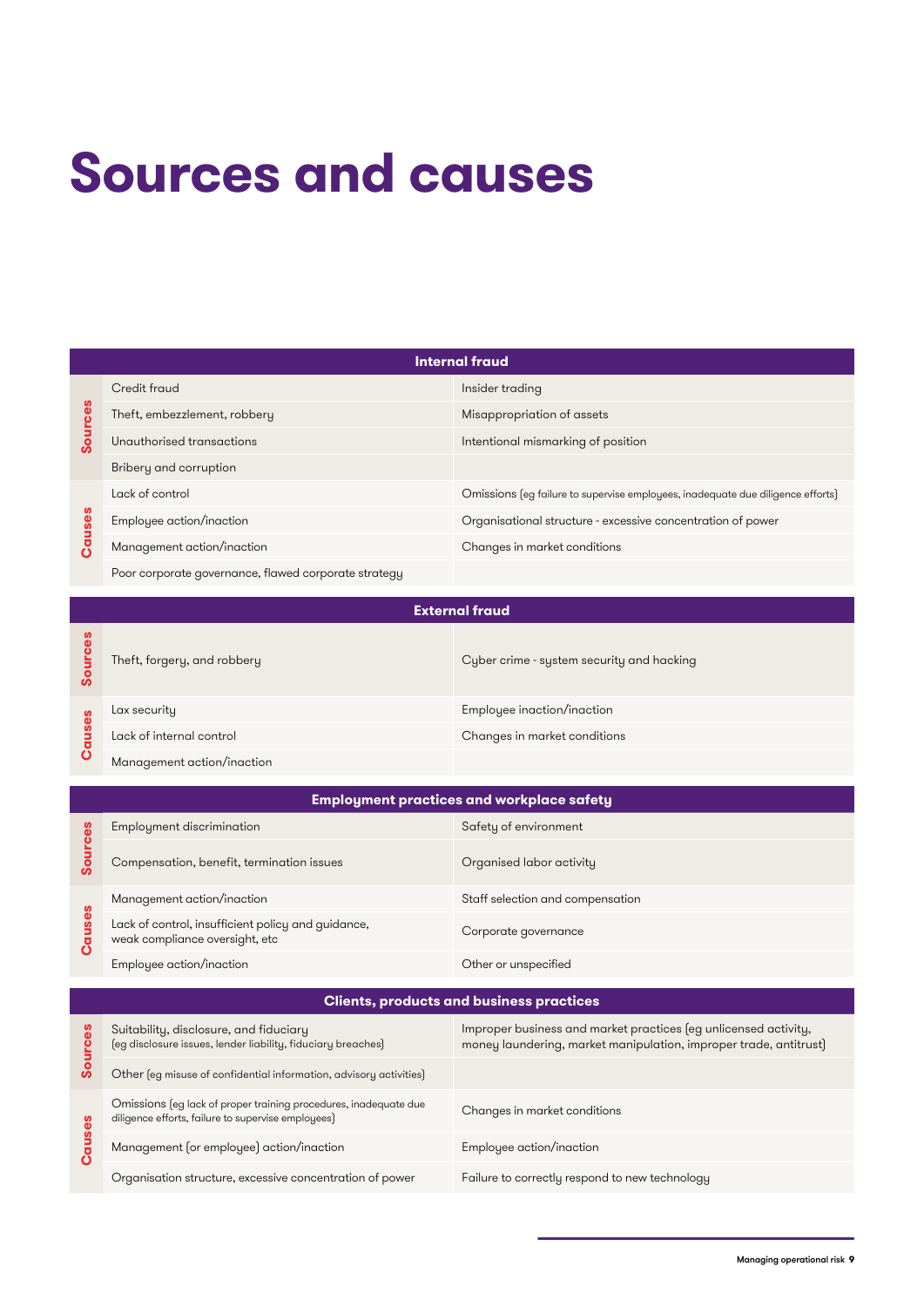# **Sources and causes**

continued

| <b>Damage to physical assets</b>                  |                                                                                                                               |                                                                                                 |  |
|---------------------------------------------------|-------------------------------------------------------------------------------------------------------------------------------|-------------------------------------------------------------------------------------------------|--|
| <b>Sources</b>                                    | Terrorism, vandalism                                                                                                          | Natural disasters                                                                               |  |
| Causes                                            | Changes in market conditions                                                                                                  | Strategy flaws                                                                                  |  |
|                                                   | Employment action/inaction                                                                                                    |                                                                                                 |  |
| <b>Business disruptions and system failures</b>   |                                                                                                                               |                                                                                                 |  |
| Sources                                           | Software failures                                                                                                             | Telecommunications                                                                              |  |
|                                                   | Hardware failures                                                                                                             | Utility outage/disruptions                                                                      |  |
|                                                   | Poor management oversight including inadequate<br>technology planning                                                         | Lack of internal control                                                                        |  |
| Causes                                            | Employee inaction/inaction                                                                                                    | Changes in market conditions                                                                    |  |
|                                                   | Management action/inaction                                                                                                    |                                                                                                 |  |
| <b>Execution, delivery and process management</b> |                                                                                                                               |                                                                                                 |  |
| <b>Sources</b>                                    | Transaction execution and maintenance<br>(eg accounting error, data entry error)                                              | Customer/client account mismanagement                                                           |  |
|                                                   | Failed or inaccurate mandatory reporting                                                                                      | Other (eg losses due to new market regulations, strategy failures,<br>mergers and acquisitions) |  |
| Causes                                            | Lack of control (eg poor documentation, lax security, insufficient<br>compliance measures, failure to test for data accuracy) | Changes in market conditions                                                                    |  |
|                                                   | Omissions (eg failure to supervise employees, inadequate due<br>diligence efforts)                                            | Strategy flaws                                                                                  |  |
|                                                   | Management action/inaction, poor execution                                                                                    | Lack of control                                                                                 |  |
|                                                   | Employee action/inaction, misdeeds, errors                                                                                    | Management action/inaction                                                                      |  |
|                                                   | Change in market conditions (eg mergers and acquisitions,<br>regulatory pressure, financial reporting)                        |                                                                                                 |  |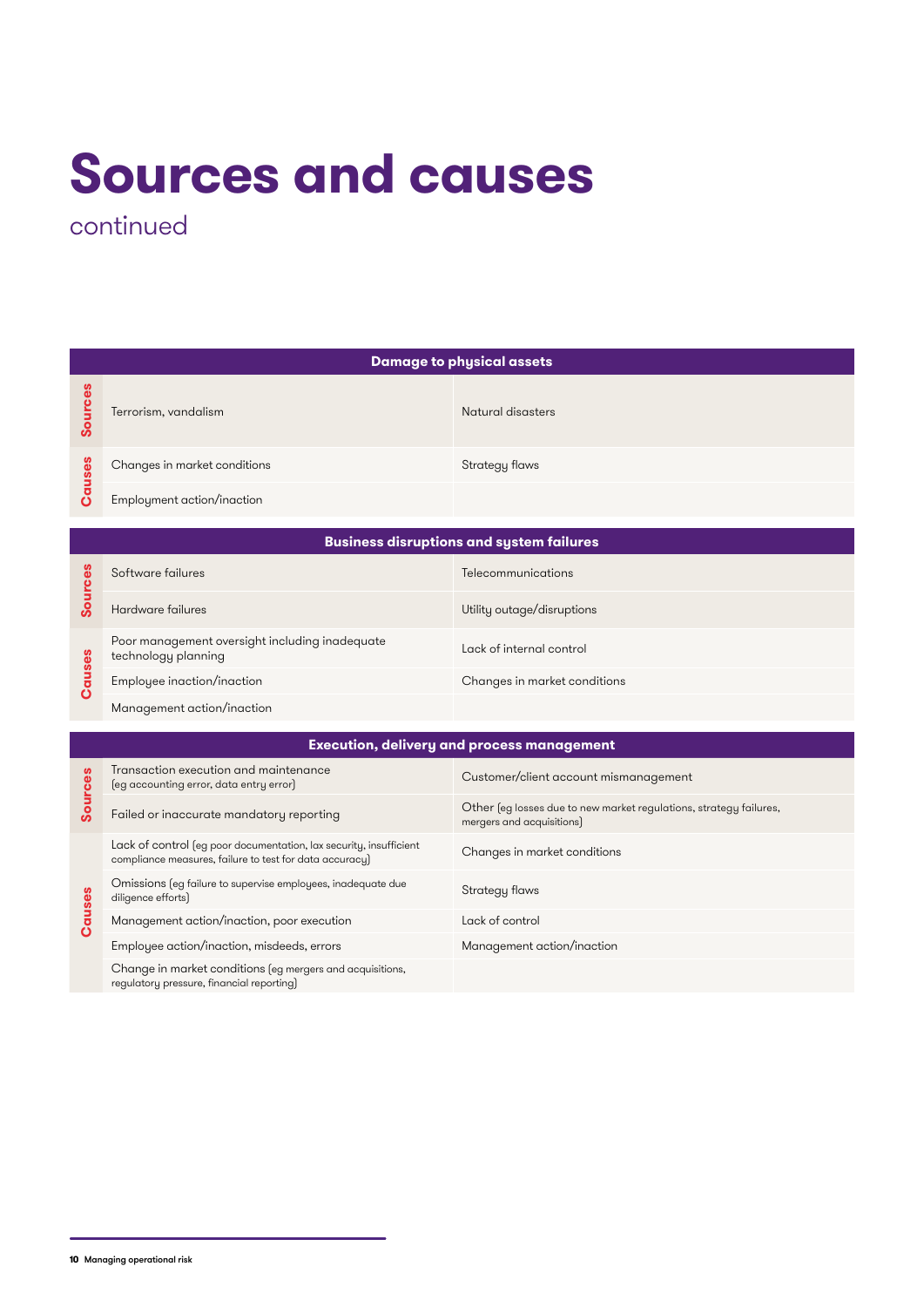# **What we do**

We have expertise that extends right across all aspects of operational risk management. Our team have market-leading experience gained from leading roles throughout the financial services sector.

We can help with all stages of the operational risk lifecycle from building and developing frameworks from first principals, to helping optimise the business as usual management of operational risks, and facilitating your business to interpret and respond to the many changes in the market and the rules that govern it. We have helped some of the largest and most complex organisations in the world understand and deal with the operational risks they face and we have consistently helped our clients to avoid the costs of risk. Our credentials extend across three broad categories:



### Advisory and consultation

Helping firms to decode new legislation and the causes of their operational risks, then developing and embedding commercially effective risk control structures.



Work to fully describe the effectiveness of existing risk management structures and provide an organisation's various stakeholders with the confidence that operational risk is understood and managed.



Bringing our staff to support organisations during periods of peak demand or in the wake of risk events. Our team consists of industry experts who have worked in risk management roles so can begin adding value right from the start.

"We have helped some of the largest and most complex organisations in the world understand and deal with the operational risks they face and we have consistently helped our clients to avoid the costs of risk."